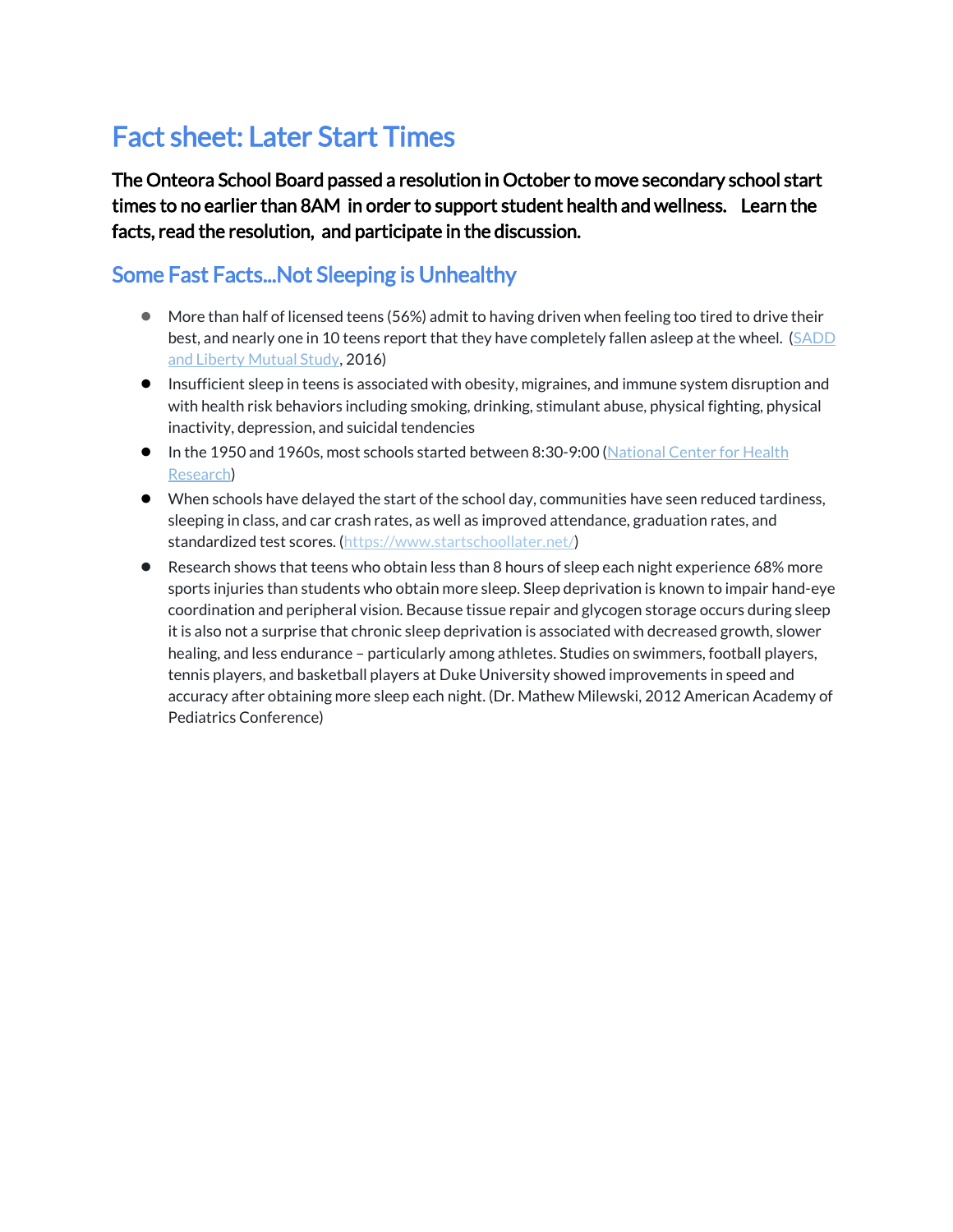

## RESOLUTION:

WHERAS, it is the responsibility of the Onteora school board to consider the health and well being of our students; and

WHERAS, our districts future well-being relies on a high-quality public education system that prepares all students for college, careers, democracy, and lifelong learning; and

WHERAS, there is substantial documentation regarding the later school start times benefit to student health and wellness by many accredited organizations such as The American Academy of Pediatrics and others; and

WHERAS, our Onteora school board commits to a year-long engagement with all the stakeholders in our community regarding school start times, in order to facilitate best practices, and possibilities including direct communication in the form of meetings, forums, etc.; and

THEREFORE, let it be resolved that the Onteora School Board, in order to support student wellness resolves to move secondary start times to no earlier than 8am by September 2020.

For more information and statistics on later start times:

● https://www.startschoollater.net/